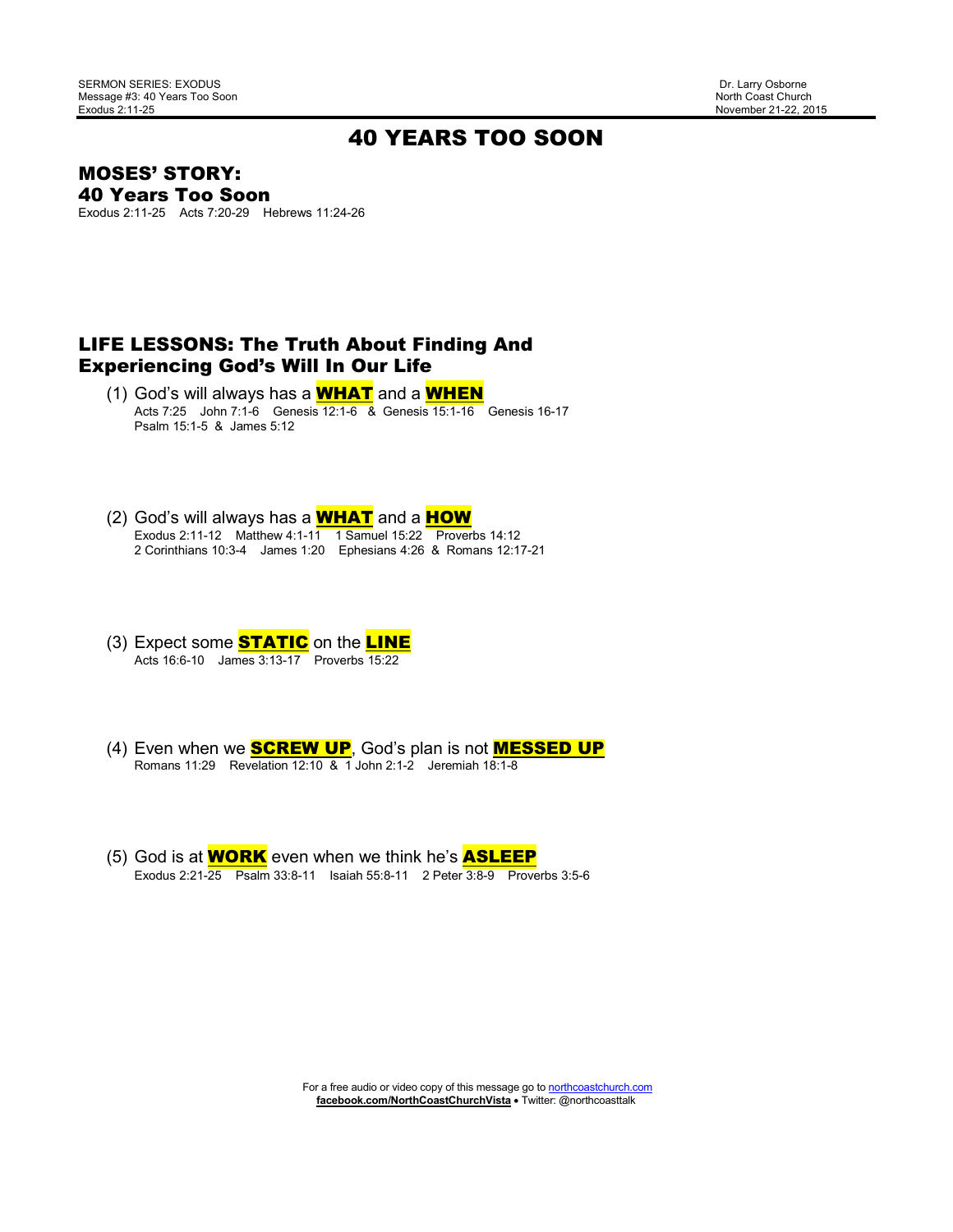**1.** In the letters Paul wrote to the churches he planted, he included a number of his prayers for the church members. From these prayers we can get great insight into God's will for our lives. As you read each passage, jot down what he prays for.

## **Colossians 1:9-14**

**<sup>9</sup>**For this reason, since the day we heard about you, we have not stopped praying for you. We continually ask God to fill you with the knowledge of his will through all the wisdom and understanding that the Spirit gives, <sup>10</sup> so that you may live a life worthy of the Lord and please him in every way: bearing fruit in every good work, growing in the knowledge of God, **<sup>11</sup>**being strengthened with all power according to his glorious might so that you may have great endurance and patience, **<sup>12</sup>**and giving joyful thanks to the Father,who has qualified you to share in the inheritance of his holy people in the kingdom of light. **<sup>13</sup>**For he has rescued us from the dominion of darkness and brought us into the kingdom of the Son he loves, **<sup>14</sup>**in whom we have redemption, the forgiveness of sins.

## **Ephesians 3:16-19**

**<sup>16</sup>**I pray that out of his glorious riches he may strengthen you with powerthrough his Spirit in your inner being, **<sup>17</sup>**so that Christ may dwell in your heartsthrough faith. And I pray that you, being rooted and established in love, **<sup>18</sup>**may have power, together with all the Lord's holy people, to grasp how wide and long and high and deep is the love of Christ, **<sup>19</sup>**and to know this love that surpasses knowledge—that you may be filled to the measure of all the fullness of God.

From these prayers, what stands out to you most about how God wants us to live?

Which of the things Paul prayed for would you most like others to pray for you to have or experience?

**2.** God's will often unfolds very differently than we expect. One example of this is found in an interesting story in 2 Kings 5:1-15. After reading the story, answer the questions below.

# **2 Kings 5:1-15**

## *Naaman Healed of Leprosy*

**<sup>1</sup>** Now Naaman was commander of the army of the king of Aram. He was a great man in the sight of his master and highly regarded, because through him the LORD had given victory to Aram. He was a valiant soldier, but he had leprosy.

**<sup>2</sup>**Now bands of raiders from Aram had gone out and had taken captive a young girl from Israel, and she served Naaman's wife. **<sup>3</sup>**She said to her mistress, "If only my master would see the prophet who is in Samaria! He would cure him of his leprosy."

**<sup>4</sup>**Naaman went to his master and told him what the girl from Israel had said.**<sup>5</sup>**"By all means, go," the king of Aram replied. "I will send a letter to the king of Israel." So Naaman left, taking with him ten talents of silver, six thousand shekels of gold and ten sets of clothing. **<sup>6</sup>**The letter that he took to the king of Israel read: "With this letter I am sending my servant Naaman to you so that you may cure him of his leprosy."